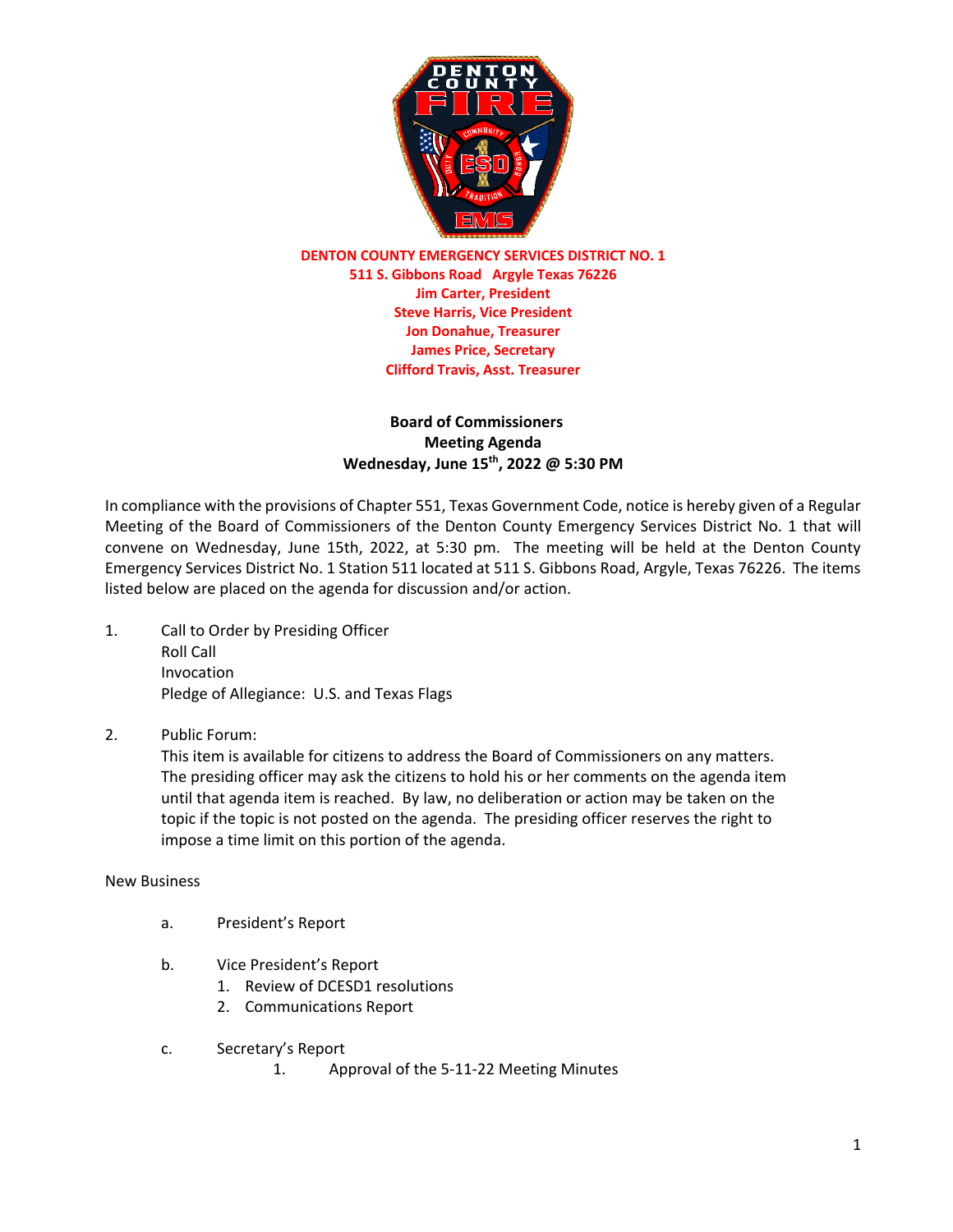

**DENTON COUNTY EMERGENCY SERVICES DISTRICT NO. 1 511 S. Gibbons Road Argyle Texas 76226 Jim Carter, President Steve Harris, Vice President Jon Donahue, Treasurer James Price, Secretary Clifford Travis, Asst. Treasurer**

- 3. Fire Chiefs Reports include Monthly Dispatch Reports, Monthly Statistics Report:
	- ESD 1 FD Roanoke FD Justin CVFD
- 4. Acceptance of monthly reports from Service Providers representatives on emergency or non-emergency incidents to which it responded in the territory during the month of April from ESD1 FD, Justin CVFD, Roanoke FD
- d. Treasurer's Report
	- 1. Acceptance of the May cash flow statement
	- 2. Approval of the monthly disbursements
	- 3. Discussion and action on the time/date of future ESD meetings
- e. Assistant Treasurer's Report
	- 1. Development update within the District

## 5. Executive Session

Pursuant to the Texas Government Code, annotated, Chapter 551 Subchapter D

- 1) Section 551.072 Deliberations about Real Property a governmental body may conduct a closed meeting to deliberate the purchase, exchange, lease, or value of real property if deliberation in an open meeting would have a detrimental effect on the position of the governmental body in negotiations with a third person:
	- i. Land acquisition for future fire station
- 2) Section 551.071 Discussion and action on personnel matters; the District reserves the right to go into closed meeting on this item
- 3) Section 551.074 Personnel Matters to deliberate the appointment, employment, evaluation, reassignment, duties, discipline, or dismissal of a public officer or employee
	- i. Fire Chief
- 6. Open Session

Action as needed on executive session items